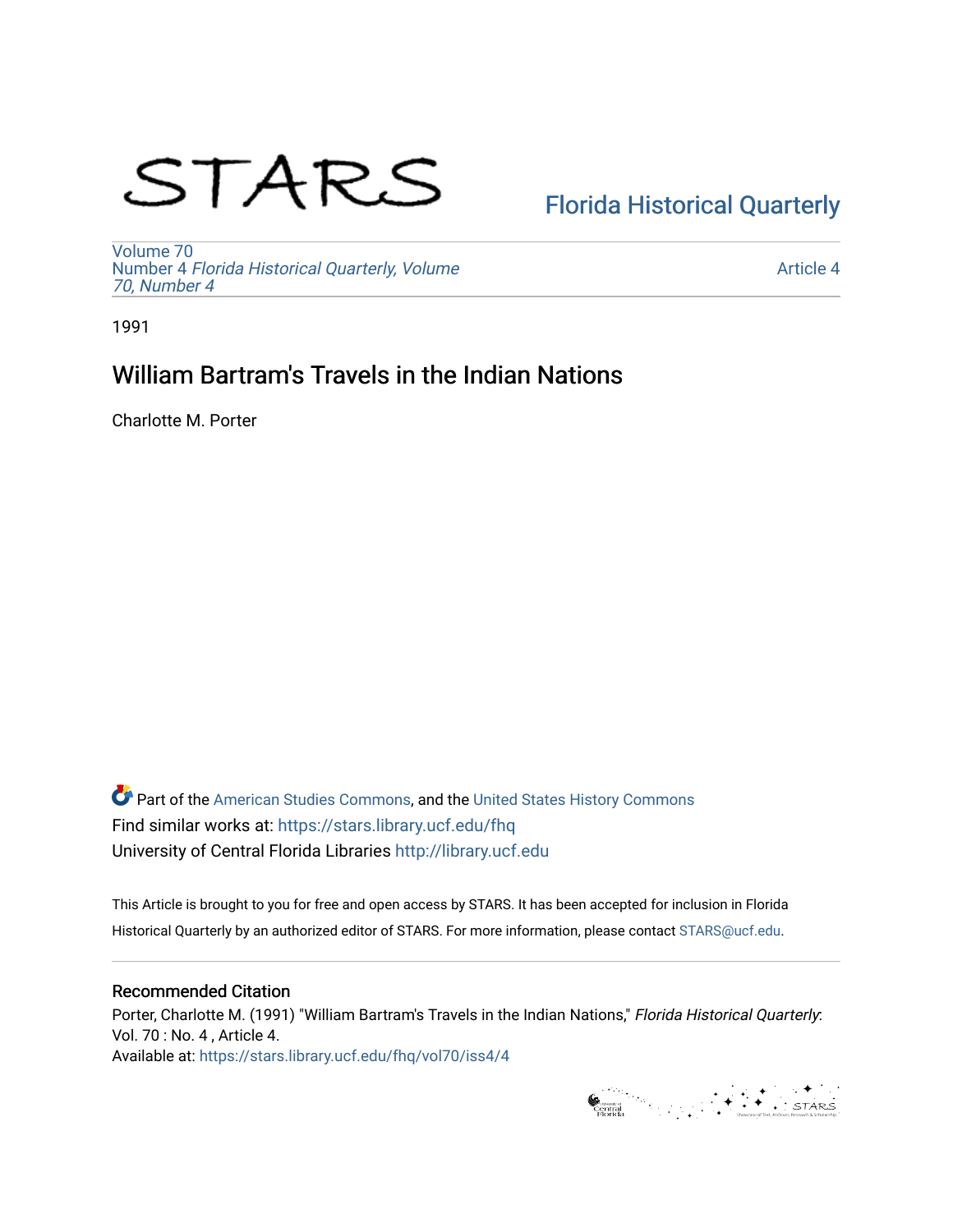## **WILLIAM BARTRAM'S TRAVELS IN THE INDIAN NATIONS**

#### *by* CHARLOTTE M. PORTER

IV 1773, the famous American naturalist William Bartram<br> **I** returned to the southeast portion of what is now the United returned to the southeast portion of what is now the United States. The region was a more dangerous place than he realized. American "patriots" from Georgia were making troublesome border raids into East Florida. Many of the English plantations were owned in absentia, and the lives of the resident managers were, as Bartram knew from personal experience, isolated. Indian groups far outnumbered white residents in the Floridas, and they were becoming increasingly hostile. With an estimated 4,500 warriors, the Lower Creeks seriously impeded any colonial presence in the East Florida interior. In West Florida, the Confederacy of Muscogulges, the dominant force within the Upper Creeks, controlled the wide area from eastern Georgia to central Alabama. These bands of Creeks, feeling the pressures of European slavers, frontiersmen, and colonists, moved south to occupy the vacated territories of the Apalachee, Timucua, and other decimated north Florida cultures.<sup>1</sup> As Bartram noted, these newly arrived Florida residents sometimes farmed sites occupied by earlier groups that were victims of European disease and slavery.<sup>2</sup> Often they founded new towns proximal to the ancient earthworks of previous inhabitants.

British trade with these Indian towns made Bartram's excursions into the Floridas possible. Early in 1774, James Spalding,

[434]

Charlotte M. Porter is associate curator, Florida Museum of Natural History, and a faculty member in the History of Science Program, University of Florida, Gainesville.

<sup>1.</sup> For a discussion of Indian displacement, see Charles M. Hudson *The Southeastern Indians,* 2nd ed. (Knoxville, 1984), 429-45; see also John H. Hann, "Demographic Patterns and Changes in Mid-Seventeenth Century Timucua and Apalachee," *Florida Historical Quarterly* 64 (April 1986), 371-92.

<sup>2.</sup> The edition cited throughout is William Bartram, *Travels through North and South Carolina, Georgia, East and West Florda, tke Cherokee Country, the Extensive Territories of the Muscogulges, or Creek Confederacy and the Country of the Chactaws,* Mark van Doren, ed. (New York, 1955). See page 314.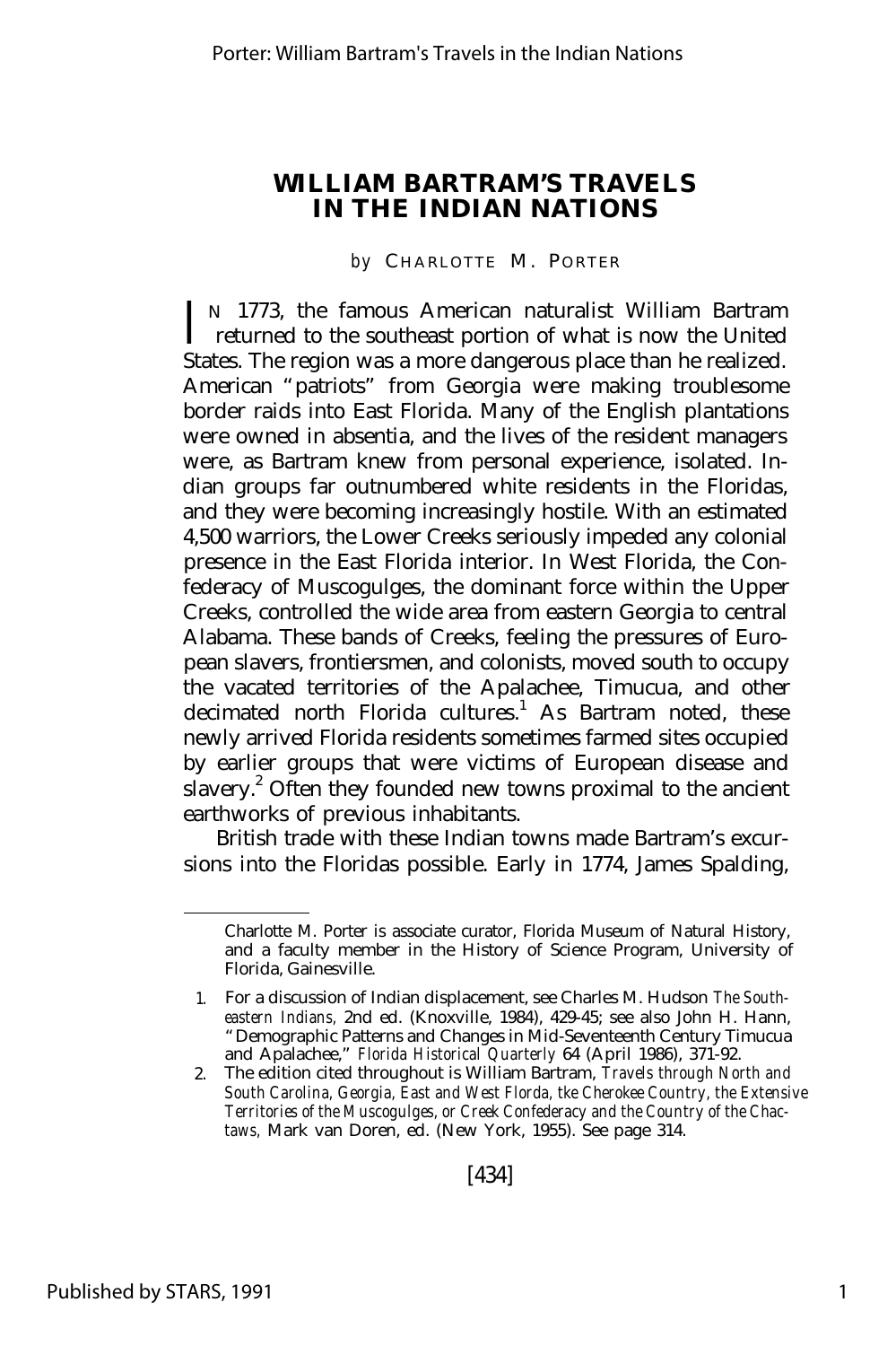

William Bartram, 1739-1823. *Courtesy Independence National Historical Park Collection, Philadelphia, PA.*

senior partner in a firm that handled Indian goods dispatched to Savannah, supplied Bartram with letters instructing his agents to assist the naturalist. In the uncharted Indian interior, guides and pack horses were necessary to the success of Bartram's endeavor. After he left Spalding, Bartram sailed from St. Simons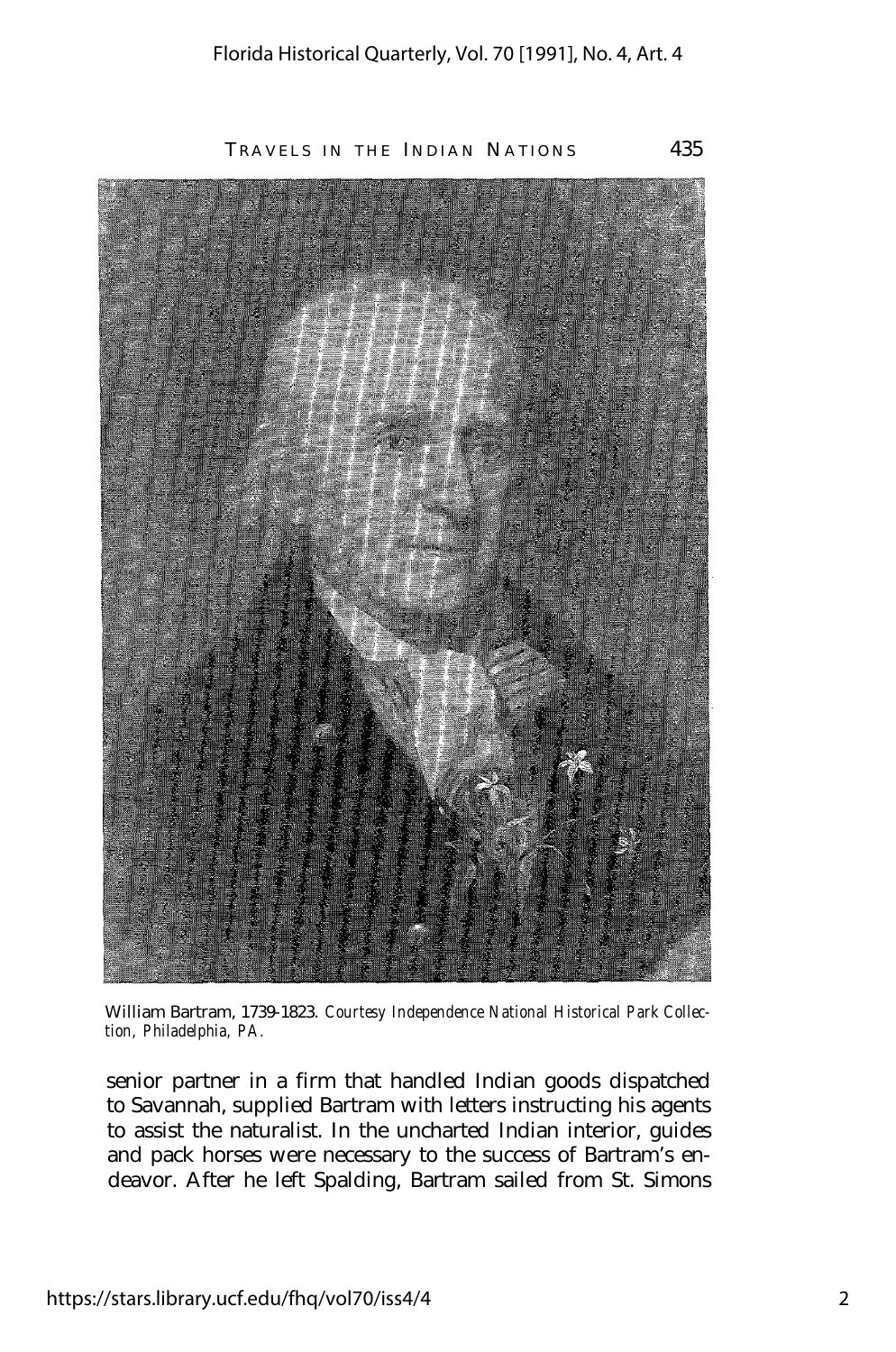Island, Georgia, to the mouth of the St. Johns River. He was now in East Florida. Having forwarded his supplies with Spalding's agents, Bartram set out for Spalding's Lower Store, a trading post managed by Charles McLatchy. The Lower Store, near present-day Stokes Landing on the St. Johns River, outfitted the Upper Store at present-day Astor and inland trading houses at Alachua and Talahasochte.<sup>3</sup> Near Cumberland Island the ship on which Bartram had passage met a trading schooner sailing from stores on the St. Johns. Passengers told of recent Indian raids, so the captain of Bartram's vessel decided to turn back. Eager to proceed and catch up with his baggage, which had been sent ahead, Bartram asked to be put ashore on Cumberland Island. Uninhabited except for Fort William, the island provided the naturalist and a young man who chose to join him with little more than "harsh treatment from thorny thickets and prickly vines."<sup>4</sup> The next day the fort commander had the two men ferried over to the north end of Amelia Island. Their destination was the plantation of John Perceval, Second Earl of Egmont.

One of several large tracts situated along the St. Johns River, Egmont's 8,000-acre estate had been laid out in 1770 with a town. Bartram and his unidentified companion remained there for several days with Stephen Egan, Egmont's agent or manager, who helped him procure transportation for the rest of his journey. Bartram was shown four large earthworks of the Ogeeche, a people defeated by the Creeks.<sup>5</sup> Before he left the plantation, Bartram pondered over the formation of the inland waterway and the geology of continental formation.

Egan arranged a day trip on a "handsome pleasure-boat," and the naturalist enjoyed seeing the great variety of plants and waterbirds, which, along with oysters and a native chili pepper, made a good picnic. Although Bartram complained about the mosquitoes, he enjoyed the fragrant orange groves that were in full bloom. His companion, less enthusiastic, dropped out at this point. Near Sawpit and Sister creeks, Bartram procured "a neat little sail-boat" from Egan and set out up the St. Johns River.<sup>6</sup> It was now "about the middle of April," and he probably made his first camp alone on the western or "Indian" shore near

<sup>3.</sup> Ibid., 100. Bartram calls the Suwannee River the Little St. Juan.

<sup>4.</sup> Ibid., 76.

<sup>5.</sup> Ibid., 77.

<sup>6.</sup> Ibid., 82.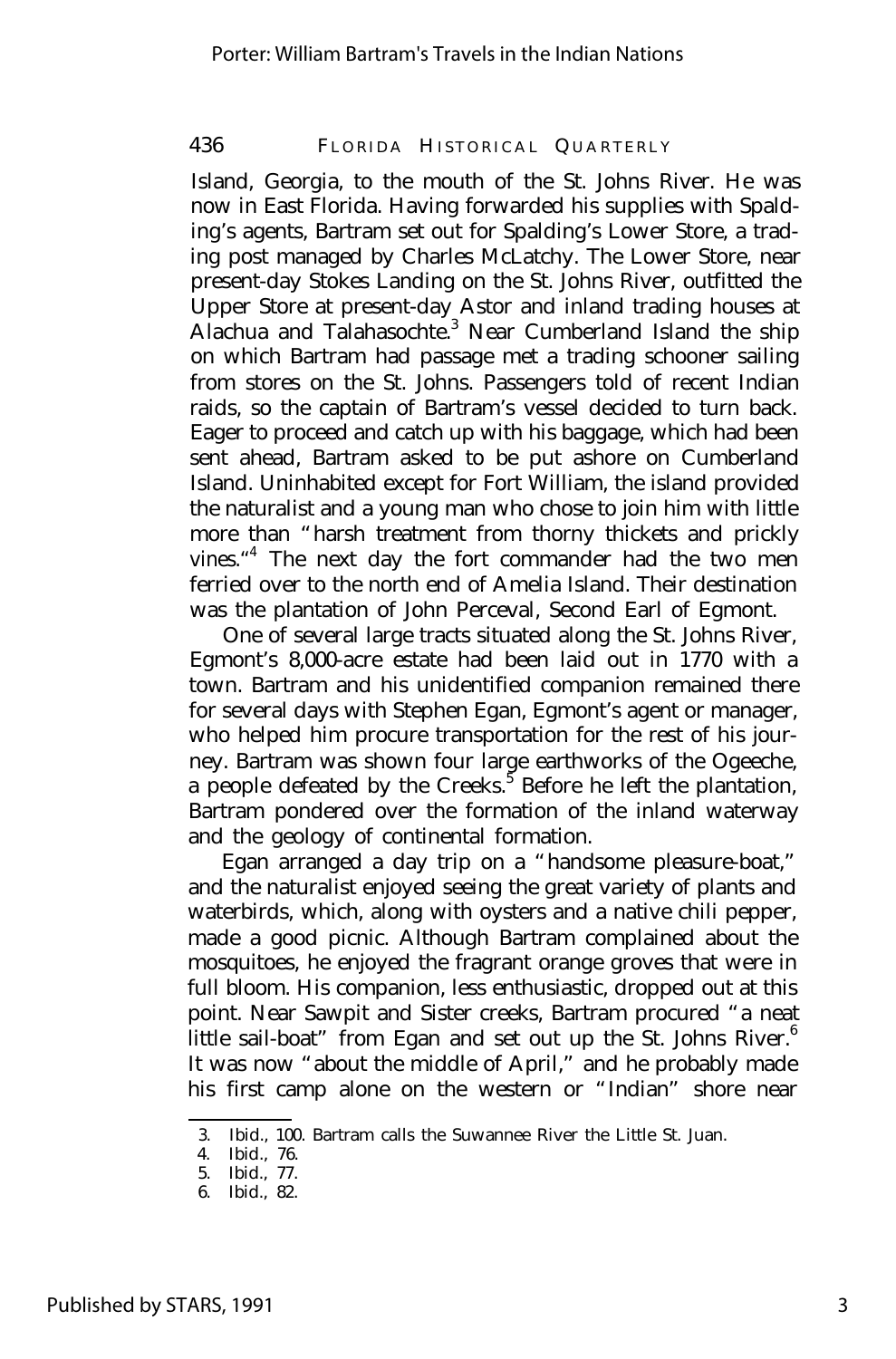Ortega, just south of present-day Jacksonville. After a bad storm the next day, he recrossed the river and visited "Satonia," a plantation known to him from an earlier trip in 1765 with his father John Bartram. The owner, Abraham Marshall, presented Bartram with a fine sample of indigo dye "of his own manufacture." Within a decade, commercially produced Prussian blue rendered the locally grown pigment obsolete.<sup>7</sup> At this time only the "poorer class of people" cultivated the future cash crop, sea-island cotton.

At the next plantation, Bartram's host assured him that the Indian trouble was allayed and that he might travel safely upriver. Bartram continued his trip south up the St. Johns to the old Spanish fort at Picolata. In 1766, it had been the site of a Lower Creek congress called by British Governor James Grant. William and his father had attended this meeting during which the older Bartram became immobilized by an ulcerated leg and chiggers, a "most mischievous insect." In 1774, William wondered over the "incredible numbers of small flying insects," a number "greater than the whole race of mankind."

Bartram followed the St. Johns to an Indian village at presentday Palatka. Youths were fishing and shooting frogs with bows and arrows as women hoed corn. Impressed with their industry, Bartram noted a large, carefully tended orange grove and "several hundred acres cleared" for corn, beans, potatoes, "pompions" [pumpkins], squashes, melons, and tobacco.<sup>9</sup> Bartram later remarked that he never observed the cultivation of white potatoes among the Creeks. The sweet potato, however, was a favorite food. "The Creeks, in a manner, lived upon it."<sup>10</sup> This blissful scene contrasted to Charlotia, a community founded by Denys Rolle in 1764 with English vagrants, debtors, and social outcasts. By the time of Bartram's visit, Charlotia (now Rollestown) had been abandoned by all but the overseer and blacksmith.<sup>11</sup> Flattering reports of prospects in East Florida sent back to England by Governor Grant and other officials had created a false sense of

<sup>7.</sup> Lillian B. Miller, ed., *The Selected Papers of Charles Willson Peale and His Family* (New Haven, 1983), 87-88; Bartram, *Travels,* 85.

<sup>8.</sup> Bartram, Travels, 87, 88.

<sup>9.</sup> Ibid., 96.

<sup>10.</sup> William Bartram quoted by Benjamin Smith Barton, ms note dated September 14, 18 12, Benjamin Smith Barton Papers, Courtesy of the American Philosophical Society, Philadelphia (hereafter referred to as APS).

<sup>11.</sup> Bartram, *Travels,* 96-98.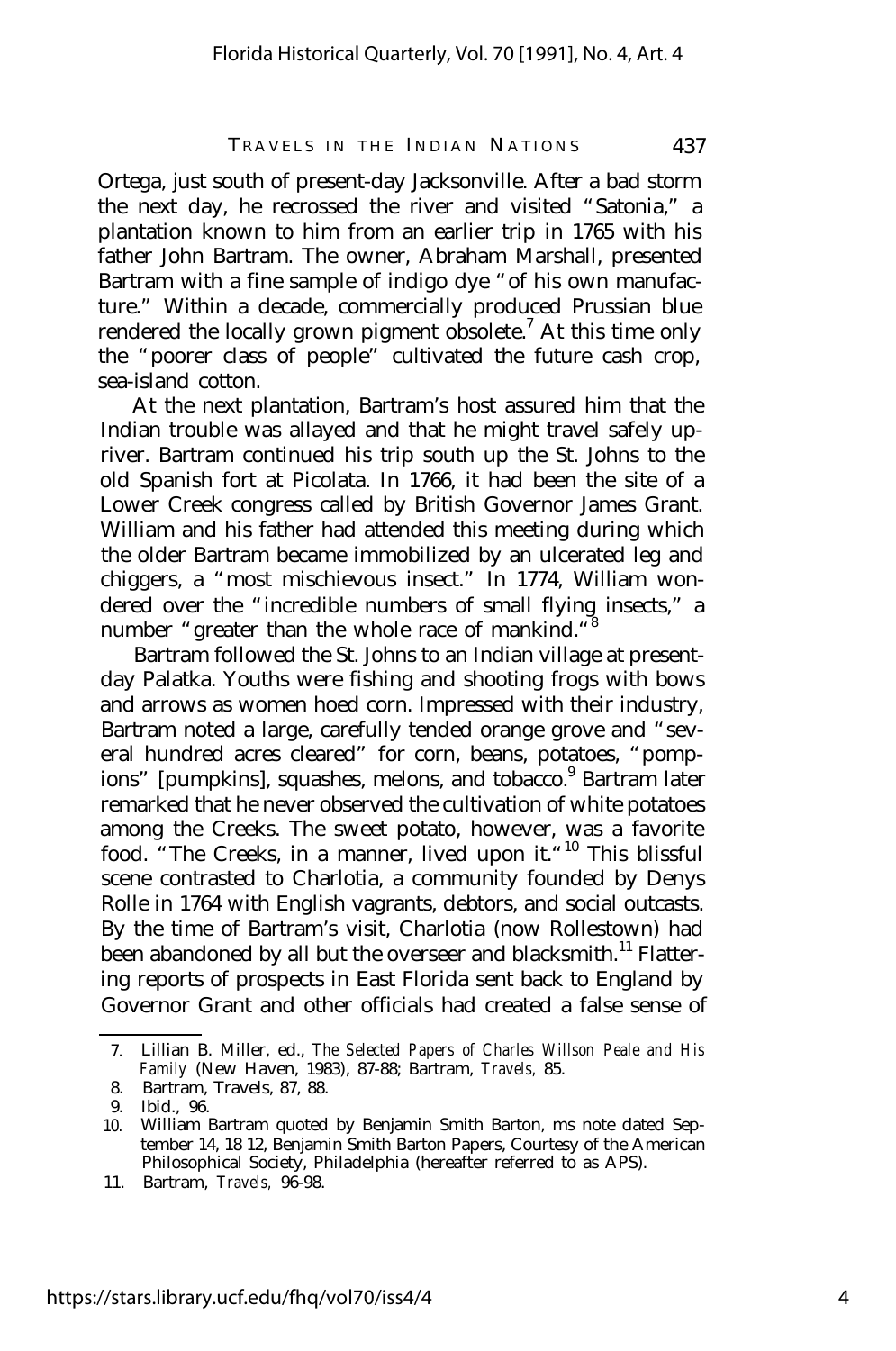prosperity, and Bartram's comments reflect the failure of the British land grant policy.<sup>12</sup>

Having obtained directions to the place where the traders had secured his gear, Bartram went on to the Lower Store. From here he would make three trips to as many stores at or near Astor, Cuscowilla, and Talahasochte. The first trip began in mid May. Bartram followed traders in his small boat to the Upper Store. Along the way he described several earthworks that he recognized as unusual archaeological sites. The first was Mount Hope, a large shell midden named by his father. The largest, Mount Royal, combined many remarkable features: "a noble Indian highway," the view of an "illumined savanna," and an "oblong artificial lake."<sup>13</sup> At this mound the traders spent the night with a former "Indian trader," one Mr. Kean, whose hospitality Bartram would enjoy several more times that spring.<sup>14</sup> On the southern end of Lake George he investigated "the quantities of fragments of Indian earthen ware" and food bones at another large shell mound.<sup>15</sup>

A young Indian boy accompanied Bartram part of the way to a plantation sixty miles farther up the St. Johns River, but he soon tired of his labors and quit.<sup>16</sup> Bartram now traveled alone. At Lake Dexter he camped at a shell midden and encountered a memorable alligator: "His enormous body swells. His plaited tail brandished high, floats upon the lake. The waters like a cataract descend from his opening jaws. Clouds of smoke issue from his nostrils. The earth trembles with his thunder."<sup>17</sup> No longer "obliged to follow the mad career or manner of traveling with Pack Horses," Bartram could now explore and collect at leisure, but his inexperience led to more surprises. Making camp after dark, he discovered that he had "unwittingly taken up . . . lodging on the borders of an ancient burying ground; sepulchres or tumuli of the Yamassees, who were here slain by the Creeks in the last decisive battle," which occurred in  $1715$ .<sup>18</sup> Like the Creeks, the Yamassees had formerly lived in central Georgia.

- 12. Ibid., 73-74.
- 13. Ibid., 101.
- 14. Ibid.
- 15. Ibid., 104.
- 16. Ibid., 113.
- 17. Ibid., 115.
- 18. Ibid., 130.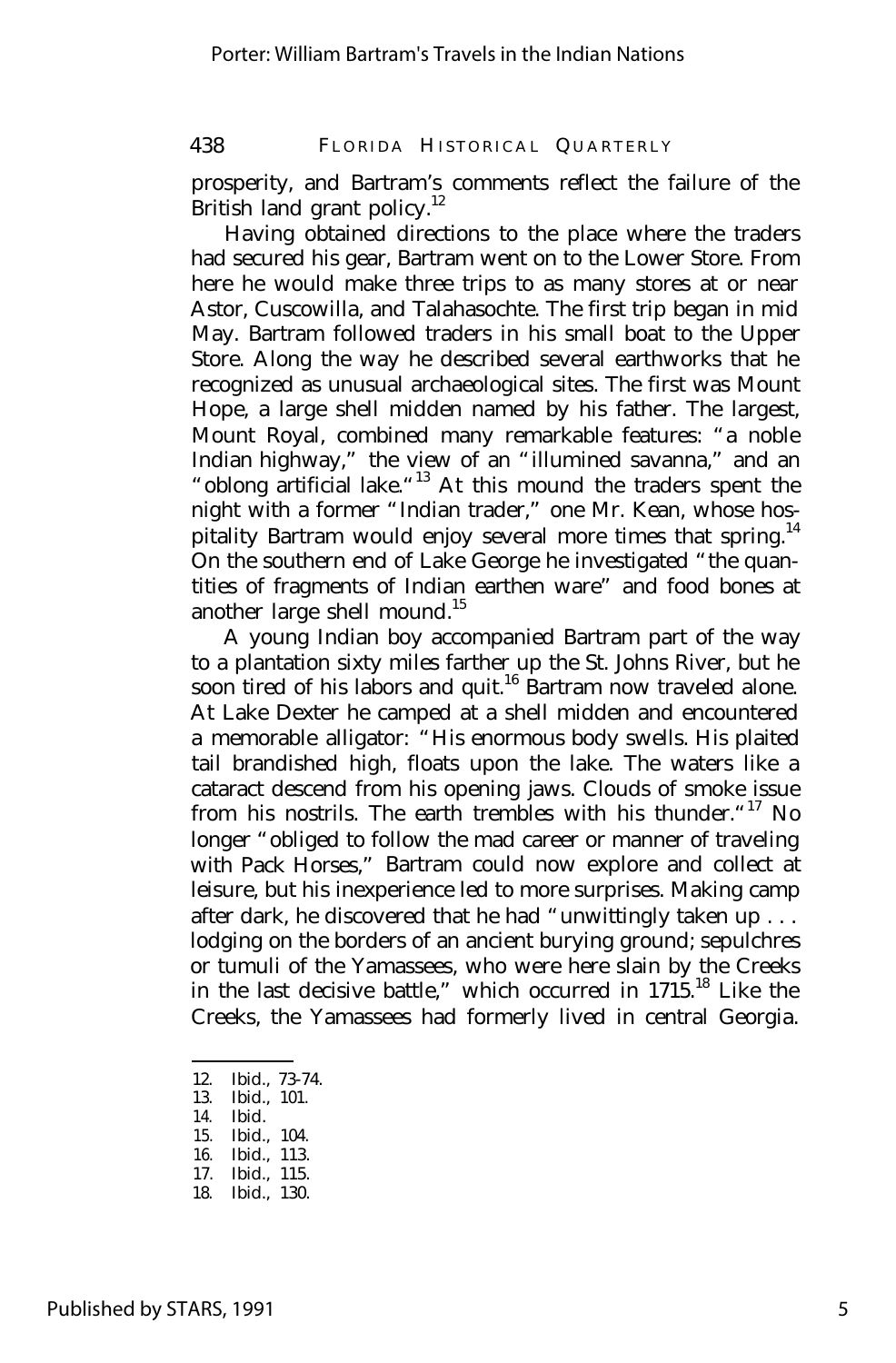The burial place Bartram observed at present-day St. Francis consisted of thirty graves. "Nearly of an equal size and form, they were oblong, twenty feet in length, ten or twelve feet in width, and three or four feet high." Later that summer, in the village of Cuscowilla, Bartram observed Yamassee slaves who spoke Spanish and wore crucifixes.<sup>19</sup> After a terrible storm, Bartram continued on by boat to a friend's farm about "thirty miles over land" from New Smyrna. His host showed him the beautiful but smelly waters of Blue Springs. He proceeded back by river, joyfully botanizing en route to the Upper Store. There he exchanged news with the experienced skin trader Job Wiggens and set sail for the Lower Store, which he reached after several excursions.

Almost immediately Bartram again set out with traders, this time for the Indian village of Cuscowilla. The first day's journey took them to Halfway Pond. Bartram recorded how Indians used the scales of garfish to tip arrows and to scarify themselves.<sup>20</sup> Near Cuscowilla the party divided. Cowkeeper's people greeted Bartram's group and offered the casual sweet "thin drink" rather than the vomitive, ceremonial *Ilex vomitoria,* a "white drink" made from yaupon. At this time Bartram received the name Puc Puggy or "Flower Hunter" and Cowkeeper's "unlimited permission to travel over the country for the purpose of collecting flowers, medicinal plants, &c.<sup>"21</sup> Bartram was in his element, and his descriptions of the surrounding Alachua Savanna have served to establish both his literary and scientific reputations. Here, too, Bartram made many interesting observations of the Lower Creeks and emerging Seminoles. He noted that gardens in the village were small since most of the planting was done on the rich lands bordering the wet savanna. He also described "conte," a food prepared from smilax roots. "A small quantity of this mixed with warm water and sweetened with honey, when cool becomes a beautiful, delicious jelly, very nourishing and wholesome." 22

The traders continued on to a store at Talahasochte. On this leg of Bartram's journey, the chief trader showed him an area

<sup>19.</sup> Ibid., 164.

<sup>20.</sup> Ibid., 157.

<sup>21.</sup> Ibid., 163.

<sup>22.</sup> Ibid., 203-04. Smilax is a common native greenbriar; today the Seminoles use a different plant, zamia, for making conte. The Indians learned about honey through trade, for the honey bee is an introduced European species.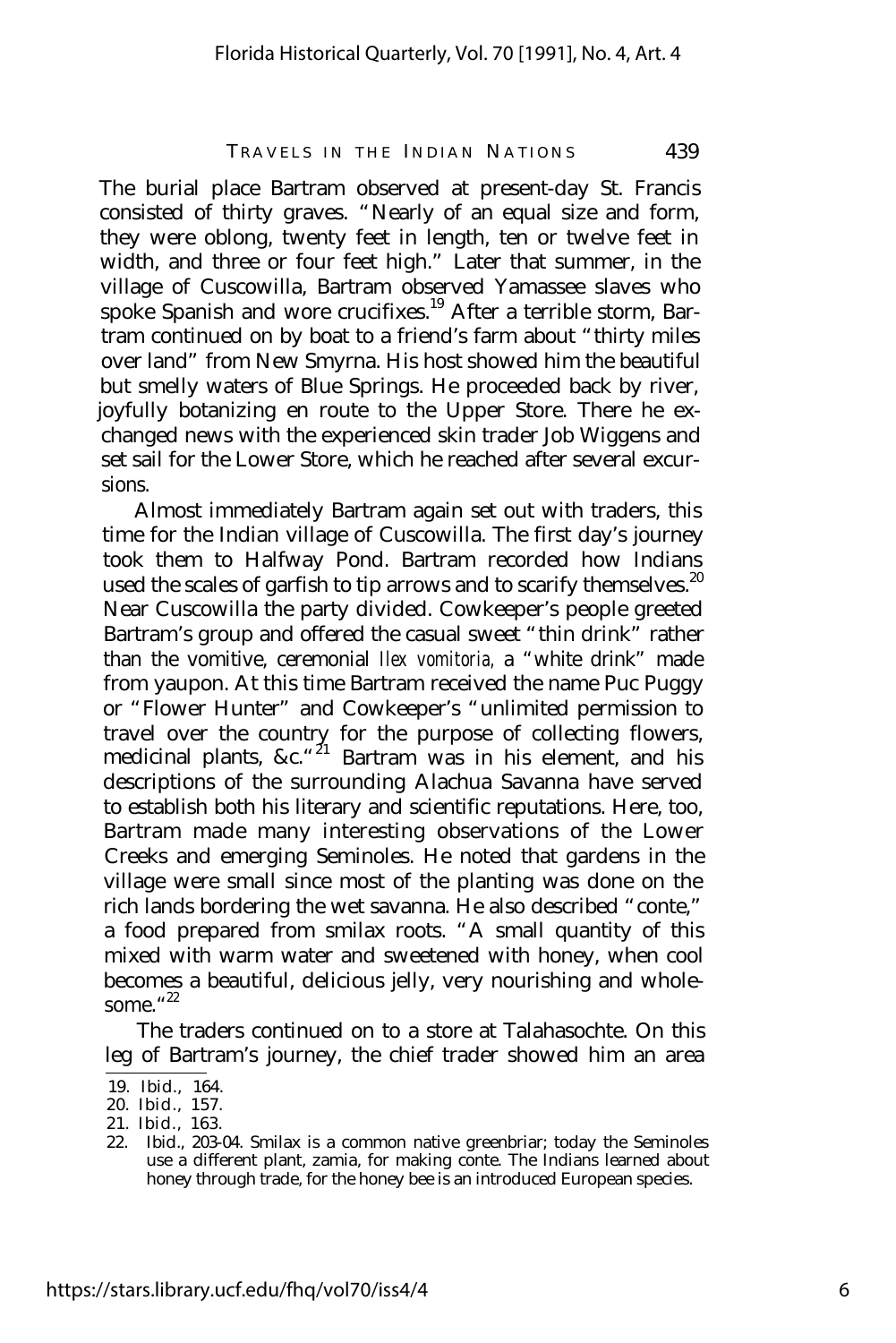of Florida scrub, then, as now, biologically interesting for its dwarf and aromatic species. The party was met by a small company of Creek Indians. Bartram carried gifts for such encounters, "little articles" – fish hooks and sewing needles. $23$ 

Bartram returned to the Lower Store with good feelings about Indian friendships. He was surprised after a short trip to Mount Royal in late July to find a large party of belligerent Lower Creeks camped at the Lower Store.<sup>24</sup> Led by a mico or chief named Long Warrior, the drunken braves prepared to fight their enemies, "the Chactows of West Florida." Bartram commented upon their rowdy behavior. After "these sons of Mars" sobered up and departed, Charles McClatchy, the store manager, invited Bartram to accompany him to a more sedate feast of watermelons and oranges in the Indian village Bartram had earlier visited at present-day Palatka.<sup>25</sup> Following the enjoyable celebration, Bartram returned to the Lower Store.

The *Travels* refers to Bartram's departure from East Florida sometime in September 1774. Passing north by way of Frederica, Georgia, Bartram arrived in Charleston where he spent the winter of 1774-1775 organizing his materials. By spring he was ready to resume his travels. Having explored northern Florida and southern Georgia, he was drawn westward to the Indian nations.<sup>26</sup> So begins Part III of his *Travels,* a meandering account of a journey by horse across the Alabama lands of the Upper Creek Confederacy. In April 1775, Bartram started this venture unaccompanied, but "gentlemen" in Augusta convinced him of the wisdom of joining British traders.<sup>27</sup> His route ended at the Mississippi River where Bartram "stood for a time . . . fascinated by the magnificence. "<sup>28</sup> Bartram cherished this climactic moment

<sup>23.</sup> Bartram, *Travels,* 206.

<sup>24.</sup> Ibid., 214.

<sup>25.</sup> Ibid., 250.

<sup>26.</sup> Ibid., 253. The date, printed as April 22, 1776, on p. 254, contains a typographical error, one of many throughout the book that makes Bartram's itinerary difficult to reconstruct. See Burke S. Vanderhall, "The Alachua-St. Marys Road," *Florida Historical Quarterly* 66 (July 1987), 50-67; Francis Harper, "The Bartram Trail Through the Southeastern States," *Bulletin of the Garden Club of America* 5 (September 1939), 54-64; Lester J. Cappon, "Retracing and Mapping Bartram's Southern Travels," *Proceedings of the American Philosophical Society* 118 (December 1974), 507-13.

<sup>27.</sup> Bartram, Travels, 262. As Bartram's index indicates, the word "August," another confusing typographical error, refers to the city of Augusta, not the month.

<sup>28.</sup> Ibid., 341.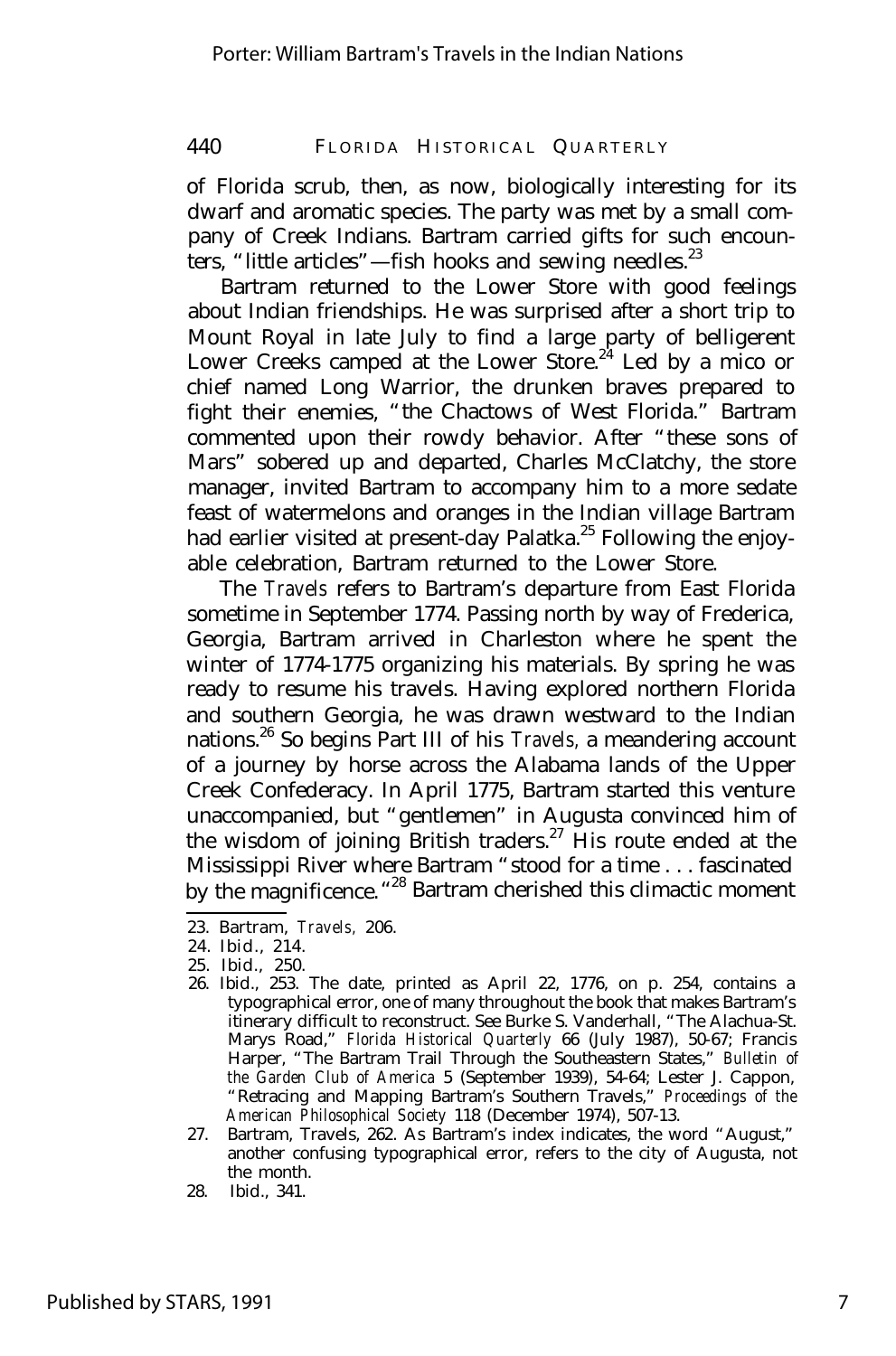because it had been his father's unfulfilled desire to view "the great sire of rivers."

Bartram arrived in Alabama by following the Chattahoochee River to an Uche town, "the largest, most compact, and best situated Indian town I ever saw. "<sup>29</sup> Bartram estimated that there were between 1,000 and 1,500 residents. After "a little refreshment" he and the traders pushed on to Apalachucla. Along the way they crossed "a beautiful landscape," which Bartram with his love of variety remembered as "diversified with groves" and natural "lawns." Apalachucla was the "mother town" of the Creek Confederacy and, Bartram noted with some relief, "sacred to peace. "<sup>30</sup> Apalachucla had been recently founded by Creeks who had abandoned an ancient town nearby because of "its unhealthy situation" in the river's flood plain. Bartram visited the impressive mounds at the old site before embarking upon a three-day journey to Tallassee on the Tallapoosa River. The party continued along the southern bank of the Tallapoosa to Coolome, twelve miles east of present-day Montgomery. So moved by the beauty of the natural vista, Bartram called the region "one of the most eligible situations for a city in the world; a level plain between the conflux of two majestic rivers."<sup>31</sup> At Coolome, he delivered letters to the British agent James Germany who lived there with his Creek wife. Bartram stayed on as the traders "recruited and refitted" before embarking along "the great trading path for West Florida."

Bartram's destination was the Mobile delta, his point of departure for the Mississippi River. After a short, pleasant journey he arrived at "Taensa," probably a bluff on the Tensaw River, and he proceeded to Mobile by boat. As he approached the mouth of the Mobile River, Bartram favorably commented upon the many river islands then under "extensive" cultivation by the French.<sup>32</sup> In contrast, the port city that greeted him was "chiefly in ruins," although the brick walls of Fort Conde were still standing. The international population numbered 416 blacks and about 300 whites— "French gentlemen, English, Scotch and Irish, and emigrants from the Northern British Colonies.<sup>"33</sup> There

<sup>29.</sup> Ibid., 312.

<sup>30.</sup> Ibid., 313.

<sup>31.</sup> Ibid., 355.

<sup>32.</sup> Ibid., 323.

<sup>33.</sup> Ibid., 324.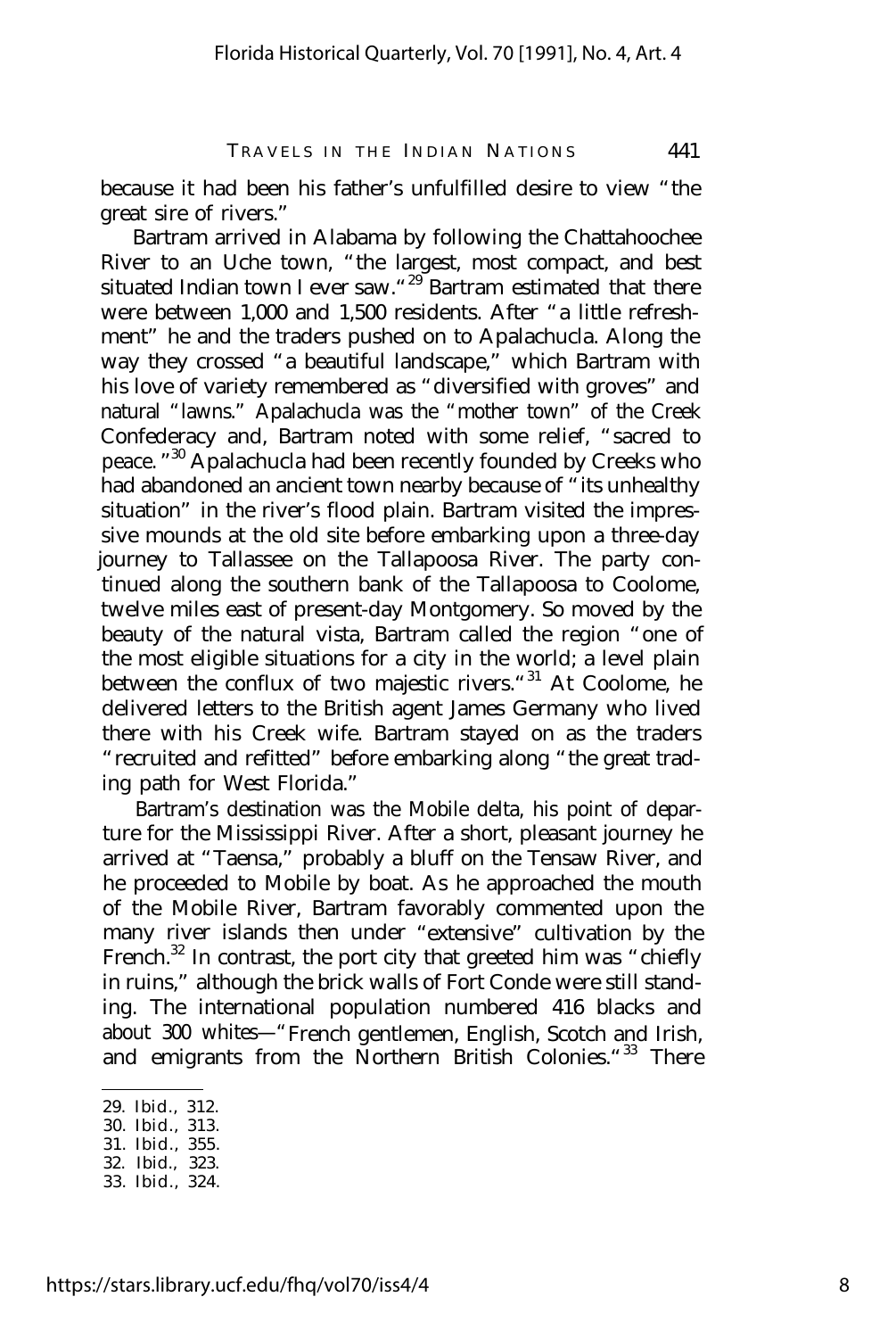were less than ninety houses, and Bartram noted many were "vacant and mouldering to earth." All the same, British trade with the Chickasaws, Choctaws, and Creeks was thriving. Common trade items were deer skins, furs, dried fish, beeswax, honey, and bear oil.

Meeting with the inevitable travel delays that plagued the eighteenth-century traveler, Bartram returned to "Taensa" on August 5, 1774, and spent a few days with a former British governor interested in the naturalist's pursuits. Since Bartram preferred freshwater habitats to the seashore, he made several short excursions from the bluff to search for unusual plants. Although he did not describe a single bird in Alabama, he did enjoy flower hunting.<sup>34</sup> Along the Tombigbee River he recorded "a delusive green wavy plain" of water lotus and remarked that the seeds "are sweet and pleasant eating," but "laxative."<sup>35</sup> Unfortunately, at "an ancient fortified post of the French," he began experiencing the first signs of a serious fever that would waylay his journey for many weeks.

Bartram was not an easy patient. After only a few days of rest at "Taensa," he set out on a thirty-mile river trip to search for a cure, a plant of "extraordinary medical virtues." His host provided "horses to ride, and a Negro to pilot and take care of me." <sup>36</sup> The trip, however imprudent, was productive, and Bartram located the powerful febrifuge *Collinsonia anisata.*

Delays at Mobile provided additional opportunities for side trips to the Perdido River and to Pensacola, the capital of West Florida. Bartram stayed less than a day but was quickly introduced to Governor Peter Chester who "commended my pursuits, and invited me to continue."<sup>37</sup> Chester asked Bartram to survey West Florida and offered him the hospitality of his home. Anxious to continue on to the Mississippi River, he declined Chester's offer, returned to Mobile, and gained passsage to the Pearl River.

By the time Bartram arrived at the Pearl River, the easternmost border of present-day Mississippi and Louisiana, he was dangerously ill. His sight was impaired, and he was "stupified

<sup>34.</sup> See Arthur H. Howell, *Birds of Alabama,* 2nd ed. (Birmingham, 1928), 8-9.

<sup>35.</sup> Ibid., 327. Bartram's "Nymphaea Nelumbo" is now *Nelumbo lutea.*

<sup>36.</sup> Ibid., 329.

<sup>37.</sup> Ibid., 331. For more on this old city, see Robert B. Lloyd, Jr., "Development of the Plan of Pensacola during the Colonial Era, 1559-1821," *Florida Historical Quarterly* 64 (January 1986), 253-72.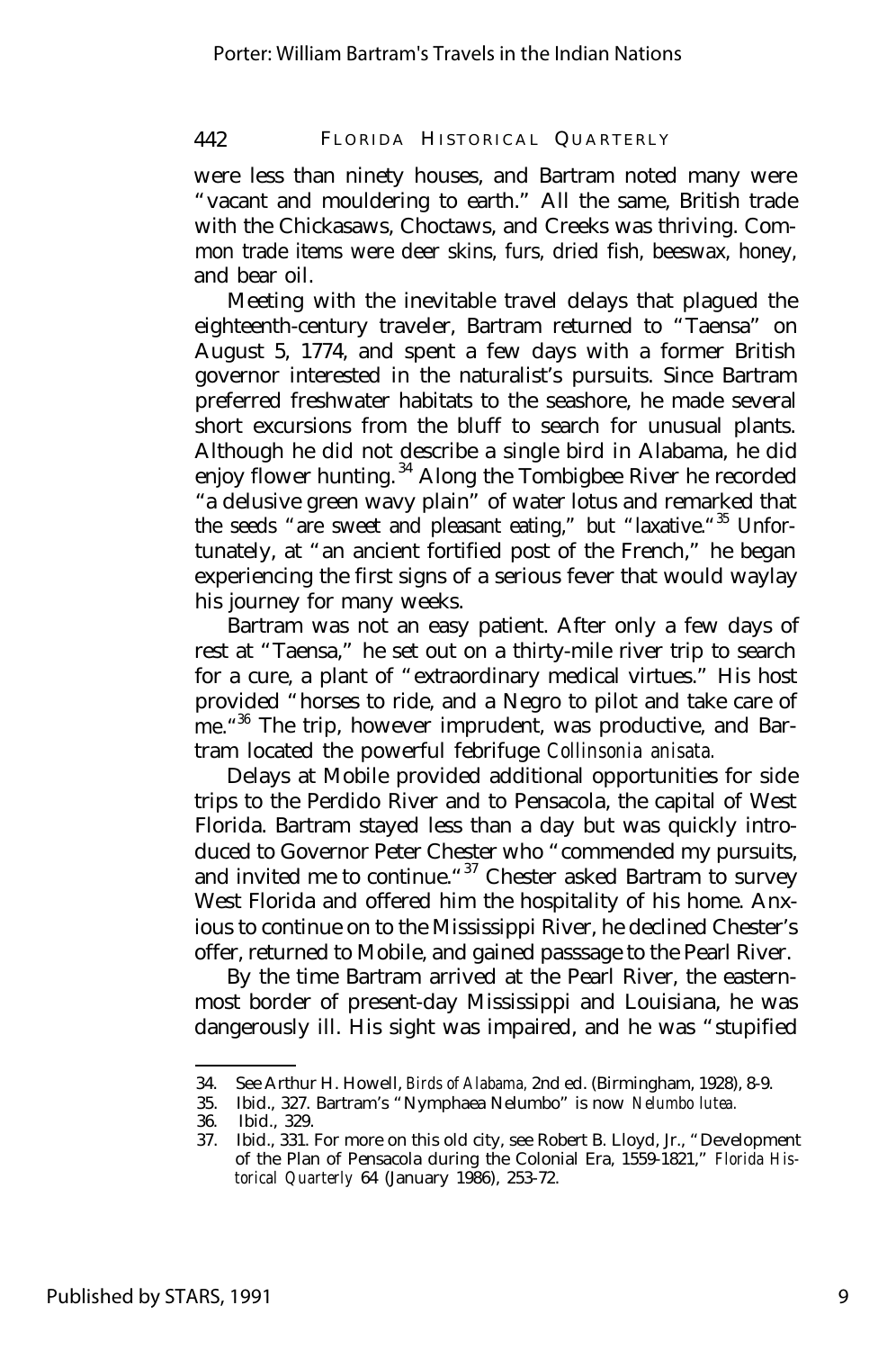for want of sleep." After more than a month of confinement on Pearl Island, Bartram resumed his travels, but the consequences of his illness were far-reaching. "My body seemed but as a light shadow," he recalled, "I sometimes doubted of its reality." 38 After viewing the great Mississippi River, Bartram returned to Mobile by boat in November. His account takes no note of the deteriorating relations between Great Britain and the American colonies. He prepared a package of "growing roots, seeds, and curious specimens" to be shipped to London, and he made a final visit to the "Taensa" plantation.

Bartram's adventures provide interesting insight into eighteenth-century hospitality. British hosts were generous to him and cared for him when he was sick. Even though his city of Philadelphia was the seat of impending colonial revolt, British plantation owners and their employees went out of their way to show Bartram points of interest and new plants. They also provided him with security. For example, earlier, Bartram had visited "Silver Bluff," an estate near Augusta on the Savannah River owned by George Galphin. Once a Spanish garrison, Galphin's lands were punctuated by ancient "Indian conical mounts" and terraces.<sup>39</sup> Galphin (G. Golphin in the *Travels)* provided letters of recommendation and credit to the principal traders residing in the Cherokee towns that Bartram visited. One letter is barely literate, but its contents are telling. "The berer Mr. Barteram is a gent. I have none a lange time he is an outstanding man he is Imployed by some of the first people in England to procure flowers seeds & roots of the Different Specimens that is in amaraca to send home to them any Services you Can Do him or any Sivilty shown him I shall Esteme it as a faver Done me."<sup>40</sup>

On his return, Bartram reluctantly left behind his trusty but spent horse and crossed Georgia along the same route by which he had entered Alabama.<sup>41</sup> After the traders went ahead to negotiate safe passage, Bartram and his guard, a young Mustee Indian, were left to their own devices. They had to build a cane raft to ferry supplies and to cross another difficult place by way of a "raccoon bridge" created by a fallen sapling. Finally arriving

<sup>38.</sup> Bartram, *Travels,* 336.

<sup>39.</sup> Ibid., 258-59.

<sup>40.</sup> George Galphin, April 30, 1775, Darlington Papers Manuscript Division, New York Historical Society (hereafter NYHS).

<sup>41.</sup> Bartram, *Travels,* 352.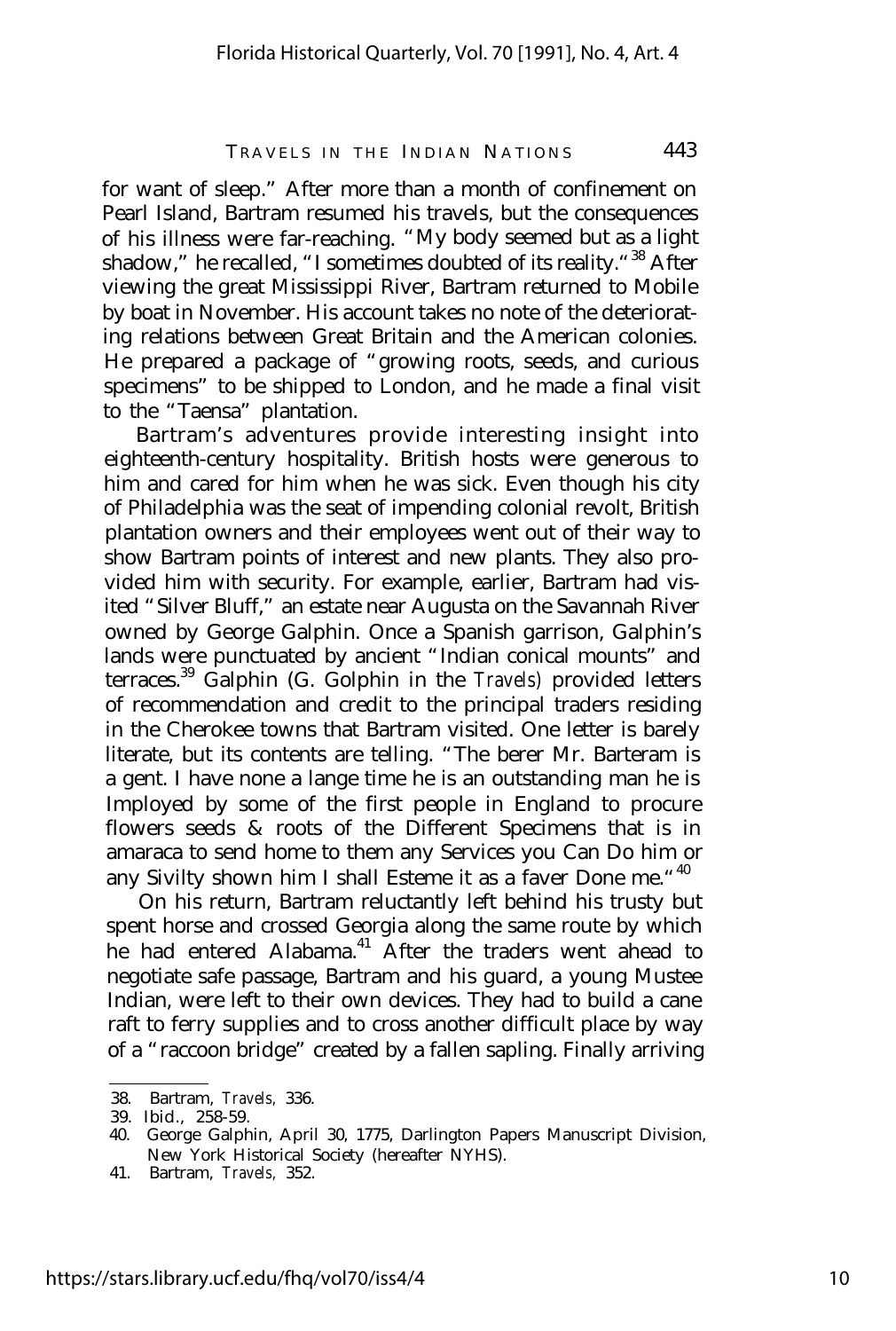at the Indian village of Mucclasse, a weary Bartram was asked to intervene on behalf of the lover of a young chief's wife. Bartram declined, for the guilty offender faced the harsh justice of "cropping," having both ears cut off.<sup>42</sup>

Proceeding on with the trading caravan to Coolome, Bartram revisited James Germany before leaving for Attasse. There he was introduced to the "ancient chiefs" of the Upper Creeks in an impressive ceremony. "We spent the evening and great part of the night in drinking Cassine and smoking Tobacco."<sup>43</sup> At Coolome he also recorded a forty-foot-high wooden pillar, "round like a pin or needle." Bartram unsuccessfully inquired about the history of this monument, for none of the local pines he saw achieved this height.<sup>44</sup> Bartram left Coolome with this and many other unanswered questions about the origins of the various Indian groups he had encountered. Setting out on a quiet Sabbath, "the white people's beloved day," which the Indians kept "religiously sacred to the Great Spirit," he arrived in Georgia shortly after New Year's Day 1776. He continued collecting plants throughout the region for the better part of a year before returning to Philadelphia by sea. Besides plant presses, his equipment included a "portable leather boat, about eight feet long, which was of thick soal leather, folded up."<sup>45</sup>

Most of the villages Bartram visited with the traders in Georgia and Alabama belonged to the Muscogulges, the dominant group within the Creek Confederacy. Muscogulge hunting parties procured deer skins and other pelts for the British stores. They also traded with the Illinois for decorated buffalo robes, which Bartram, with his artistic eye, greatly admired. The most beautiful painting he found amongst the Muscogulges, however, was the skin tattoos "of their ancient chiefs & micos which is of a bluish, lead or indigo color. "<sup>46</sup> These images of "animals of the chase" he compared to mezzotinting (in Bartram's day, an expen-

44. Ibid., 362.

<sup>42.</sup> Ibid., 355.

<sup>43.</sup> Ibid., 357.

<sup>45.</sup> Ibid., 363.

<sup>46.</sup> See William Bartram, "Answers to Queries about Indians, 1789," Bartram Papers, Courtesy of the Historical Society of Pennsylvania, Philadelphia (hereafter HSP); E. G. Squier, ed., "Observations on the Creek and Cherokee Indians by William Bartram, 1789," *American Ethnological Society Transactions* 3 (1853), 1-81. The manuscript came from Dr. Samuel George Morton who, in 1847, acquired it from an unnamed man in Mobile who had rescued it from the trash.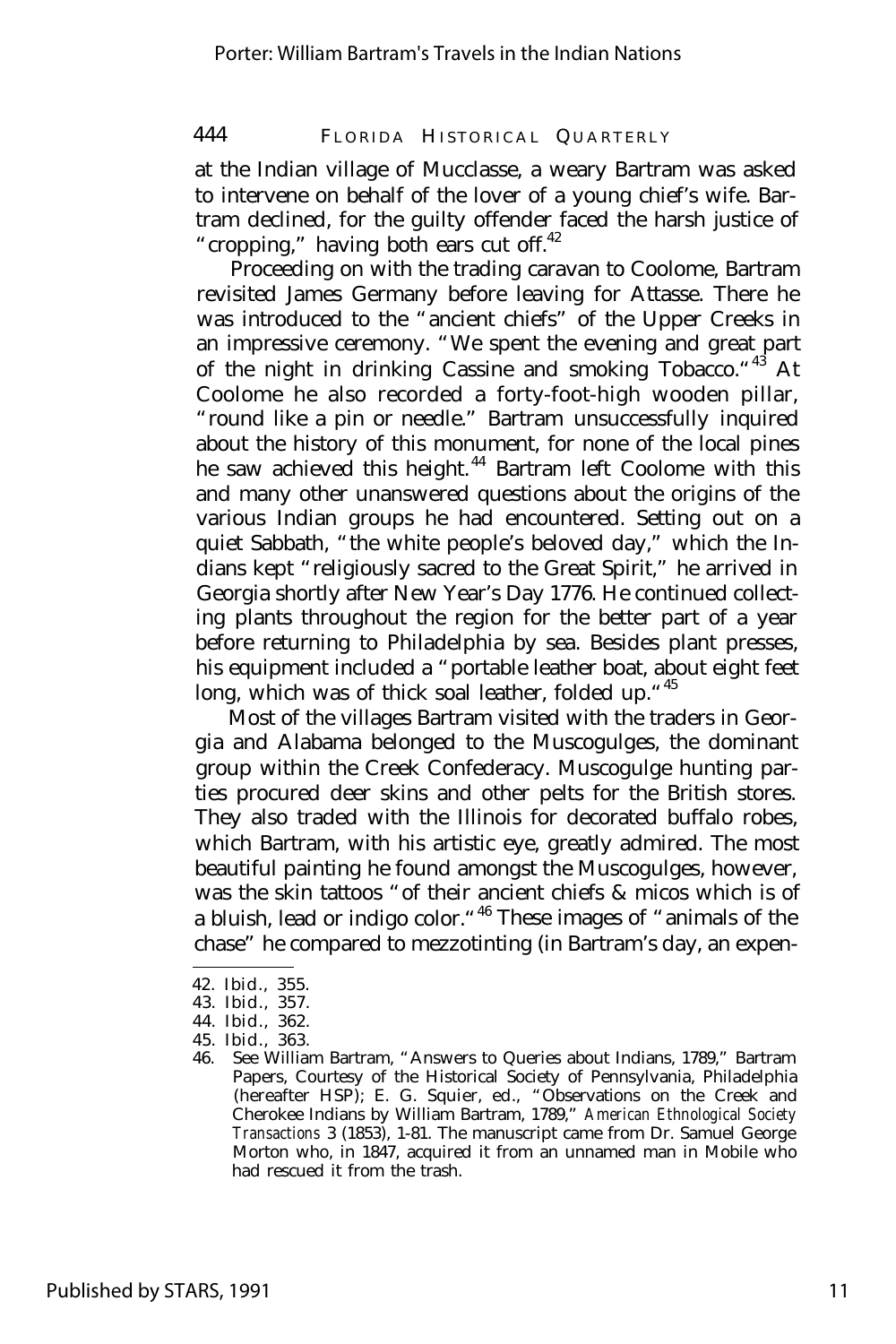sive means to reproduce illustrations for natural history books). Muscogulge tattoos may well have inspired Bartram's famous map of the Alachua Savanna, which is covered with small delicately stippled drawings of animals in flight. "Herds of sprightly deer," he explained in Part II of his Travels, "squadrons of the beautiful fleet Siminole horse, flocks of turkeys, civilized communities of the sonorous watchful crane, mix together, appearing happy and contented in the enjoyment of peace, till disturbed and affrighted by the warrior man.<sup>"47</sup> The disruption of animal species Bartram first observed in frontier Florida would become increasingly troublesome to his understanding of the human place in nature.

At this time the warrior Siminoles spoke Hitchiti or Lower Creek dialects and were not yet organized into separate towns.<sup>48</sup> Bartram wrote, "They don't require it, for their Towns are but small, and consequently their Councils just sufficient for the government or regulation of the Town or Little Tribe." In matters of consequence, Bartram believed they were "influenced by the Nation [Upper Creeks].  $49$ 

Three other major Indian groups occupied the region between the Savannah and Mississippi rivers that Bartram traversed. Organized as confederacies or "nations," they were the Cherokees, Choctaws, and Chickasaws. The Cherokees inhabited the mountain valleys of the Carolinas, and Bartram listed forty-three of their towns in the *Travels.* He described the Cherokees as "the largest race of men I ever saw, and equally comely." They enhanced their good looks with the use of *Rhus glabrum* (smooth sumac) to "henna" their hair and bloodroot and other "vegetable pigments."<sup>50</sup> Bartram regretted the introduction of "cheap" European cosmetics and complained that "if adopting or imitating the manners & customs of the white people is to be termed civilization, perhaps the Cherokees have made the greater advance." The Choctaws, with 3,000 warriors, were the traditional enemies of the Lower Creeks. They occupied an area from the Tombigbee to the Mississippi rivers. Bartram thought

<sup>47.</sup> Bartram, *Travels,* 165; see Bartram's illustrated ms map of the Alachua Savanna, APS.

<sup>48.</sup> Jerald T. Milanich and Charles H. Fairbanks, *Florida Archaeology* (New York, 1980), 253.

<sup>49.</sup> Bartram, "Answers to Queries," HSP.

<sup>50.</sup> Ibid.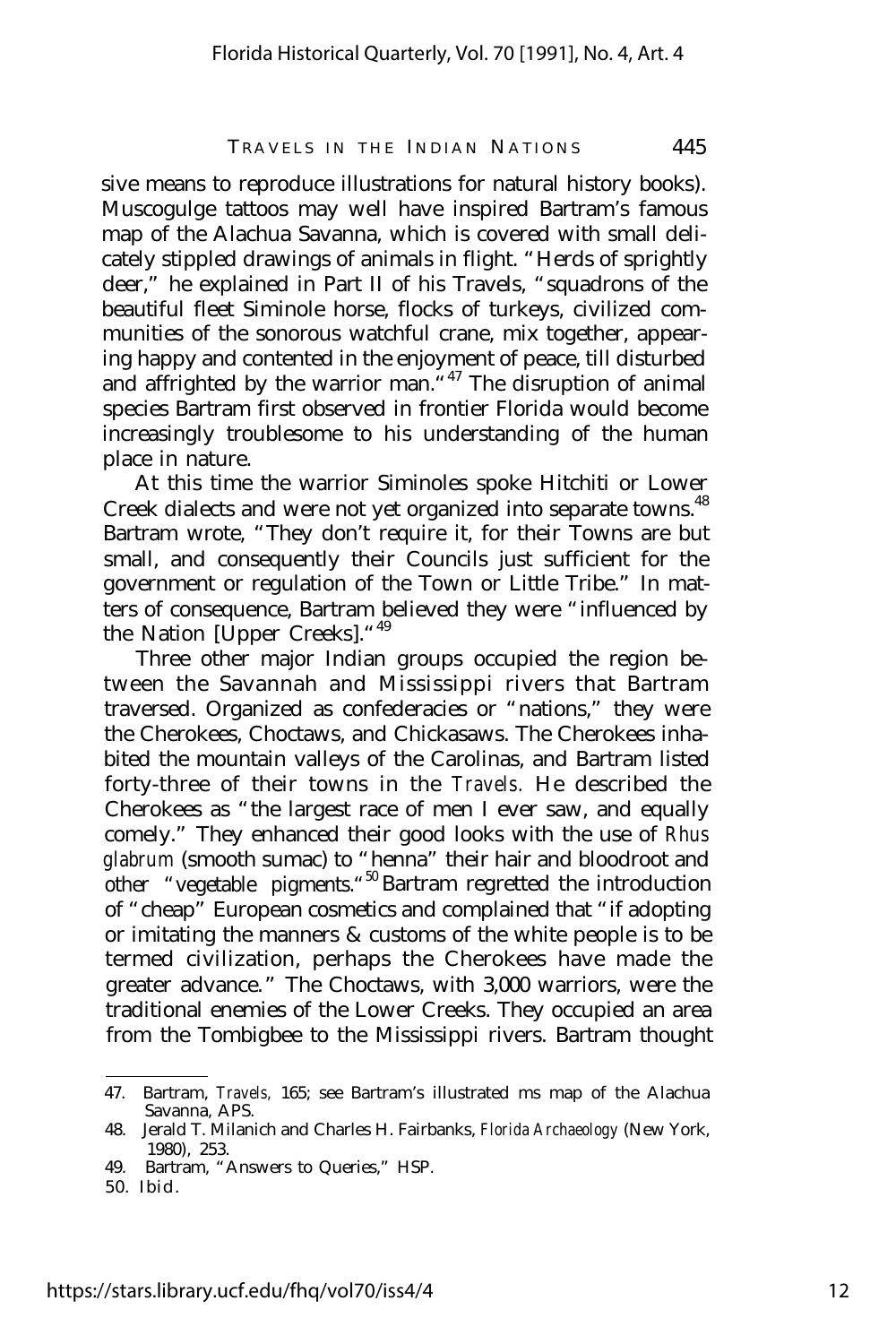they were "remarkably slovenly" in their dress but otherwise "said to be ingenious, sensible, and virtuous men; bold and intrepid, yet quiet and peaceable."<sup>51</sup> The smaller nation of Chickasaws lived to the north of them.

Bartram estimated that there were 11,000 Indians in the area of his travels.<sup>52</sup> Although he found them to be generally "healthier than whites," they faced a formidable enemy in smallpox, the "most dreaded of all diseases." Indian children suffered fatally from "Hooping cough" and endured internal parasites that, Bartram noted, were combatted with ashes of beanstalk and other vegetables eaten with corn. Joining an old debate, Bartram argued that venereal disease was "the native produce of America," and he observed irises cultivated around large artificial ponds for treatment of this and other ailments.<sup>53</sup> Another remedy for syphilis "kept secret from the traders" was made from a species of Lobelia.<sup>54</sup> Current medical theory held that indigenous diseases had local cures, plants that explorers such as Bartram eagerly searched out.<sup>55</sup>

Bartram did not incorporate all of his Alabama observations into the narrative of the *Travels.* Many were sent out to colleagues in 1789 prior to publication of the book.<sup>56</sup> In 1789, Bartram's sketches of Indian villages and earthworks were also forwarded to the American Ethnological Society rather than being published $157$ 

For readers of Bartram's day, his drawings were particularly exciting. Unlike Thomas Jefferson, Bartram was convinced that earthworks were ceremonial and not simply lookout towers or heaps of dirt incidental to agriculture. "It is reasonable to suppose, however, that they were to serve some important purpose in those days, as they were public works, and would have required the united labour and attention of a whole nation."<sup>58</sup> Eighteenth-

<sup>51.</sup> Ibid.

<sup>52.</sup> Bartram, Travels, 367.

<sup>53.</sup> Ibid., 361.

<sup>54.</sup> Bartram, "Answers to Queries," HSP.

<sup>55.</sup> Ann Leighton, *American Gardens in the Eighteenth Century* (Boston, 1976), 186; and Michael Kraus, "American and European Medicine in the Eighteenth Century," *Bulletin of the History of Medicine* 8 (May 1940), 684-86.

<sup>56.</sup> See Frank Hamilton Cushing to Isaac Mines Hayes, January 20, 1899, APS Archives.

<sup>57.</sup> These drawings, now lost, were copied by John Harvard Payne in a document at the HSP.

<sup>58.</sup> Bartram, *Travels,* 266.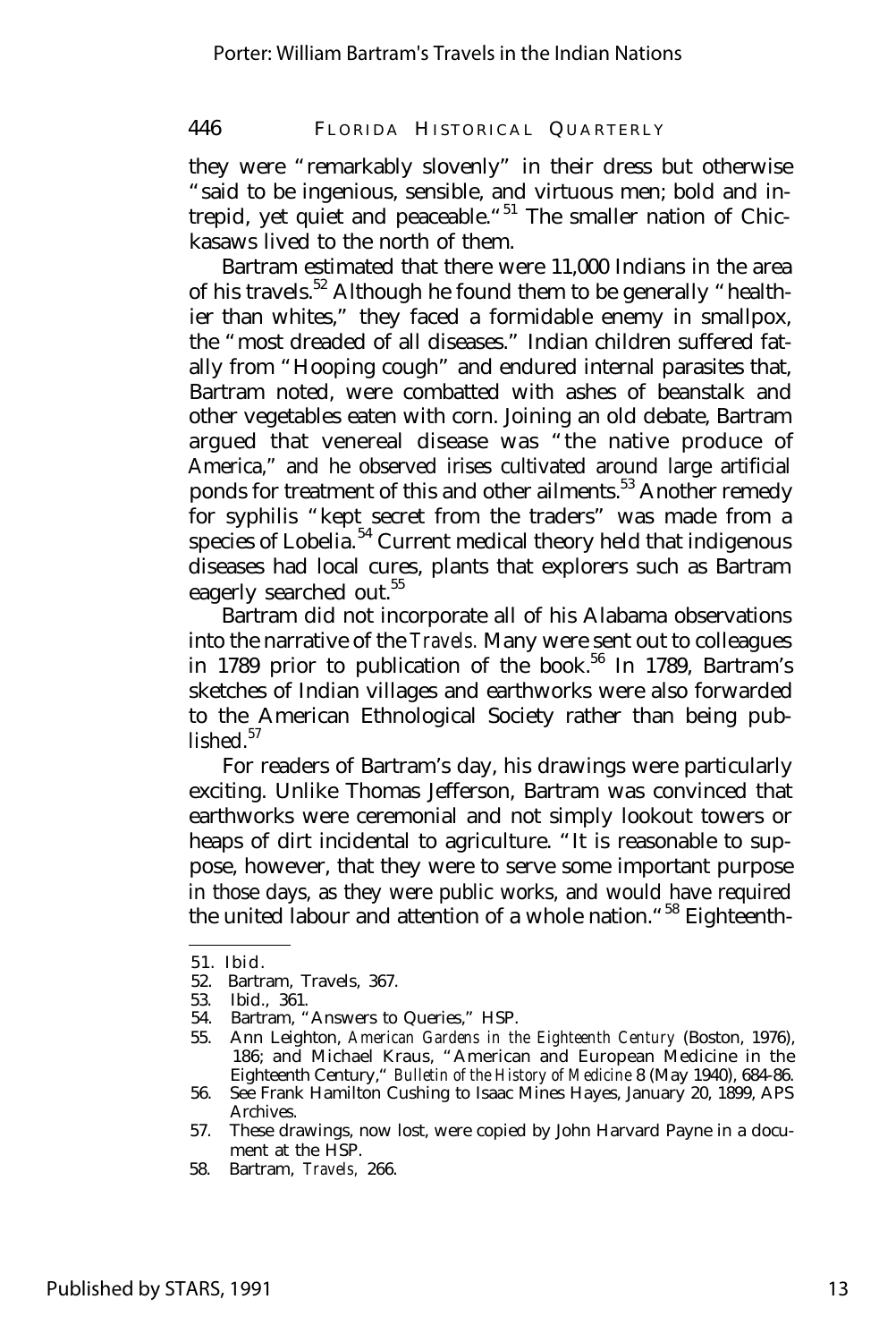century science could not meet the challenge of dating "those days." Jefferson, for one, was distressed by the suggestion that revelation rather than science was needed to decipher this particular chapter of human history.<sup>59</sup> Without technology for determining the age of sites, eighteenth-century observers tried to find other means to interpret them. On the walls of houses at Attasse, Bartram noted "various paintings and sculptures, which I suppose to be hieroglyphic," but he could not ascertain the meaning of the symbols.<sup>80</sup> Instead, Bartram's comparative approach led him in another direction.

"We might possibly *better* our condition in civil society," Bartram suggested, "by paying some more respect to, and impartially examining the System of Legislation, Morality & Economy of those despised, persecuted *Wild people,* or as they are very learnedly— called *Bipeds."* Bartram's cynical reference to Aristotle was aimed at scientific colleagues rather than readers of his *Travels.* <sup>61</sup> Queries from the American Ethnological Society had probed the uniformity of human nature– mental, moral, and physical.<sup>62</sup> Anatomy, or, more correctly, Indian physique, and capacity for labor were intimately involved with the European work ethic.<sup>63</sup> Bernard Romans, an otherwise objective surveyor of Florida plants and soil types, was surprised to see Chicasaws "do what no uncompelled savage will do, that is work in the field to raise grain." <sup>64</sup> Another colonial surveyor, William Byrd, finding him-

<sup>59.</sup> For more information see Daniel J. Boorstin, *The Lost World of Thomas Jefferson* (New York, 1948), 55, 60-80; and Bernard W. Sheehan, *Seeds of Extinction: Jeffersonian Philanthropy and the American Indian* (Chapel Hill, 1973). See also Lee Eldridge Huddleston, *Origins of the American Indians: European Concepts, 1492-1729* (Austin, 1967), 114-16.

<sup>60.</sup> Bartram, *Travels,* 361.

<sup>61.</sup> For a key to the Aristotelian corpus on human classification, see Pierre Pellegrin, *Aristotle's Classification of Animals,* Anthony Preus, trans. (Berkeley, 1982), 101.

<sup>62.</sup> Benjamin Smith Barton to William Bartram, August 26, 1787, HSP. See also Frank Spencer, "Two Unpublished Essays on the Anthropology of North America by Benjamin Smith Barton," *Isis* 68 (December 1977), 567- 71.

<sup>63.</sup> See Thomas Jefferson, "Query VI," *Notes on the State of Virginia* (New York, 1984), 169-82. Jefferson discretely left Buffon's descriptions of "degenerate" Indian physical anatomy in the original French. See also J. H. Eddy, "Buffon, Organic Alterations, and Man," in William Coleman and Camille Limoges, eds., *Studies in the History of Biology* (Baltimore, 1984), 36.

<sup>64.</sup> Bernard Romans, *A Concise Natural History of East and, West Florida* (New York, 1775; facsimile ed., Gainesville, 1962), 83.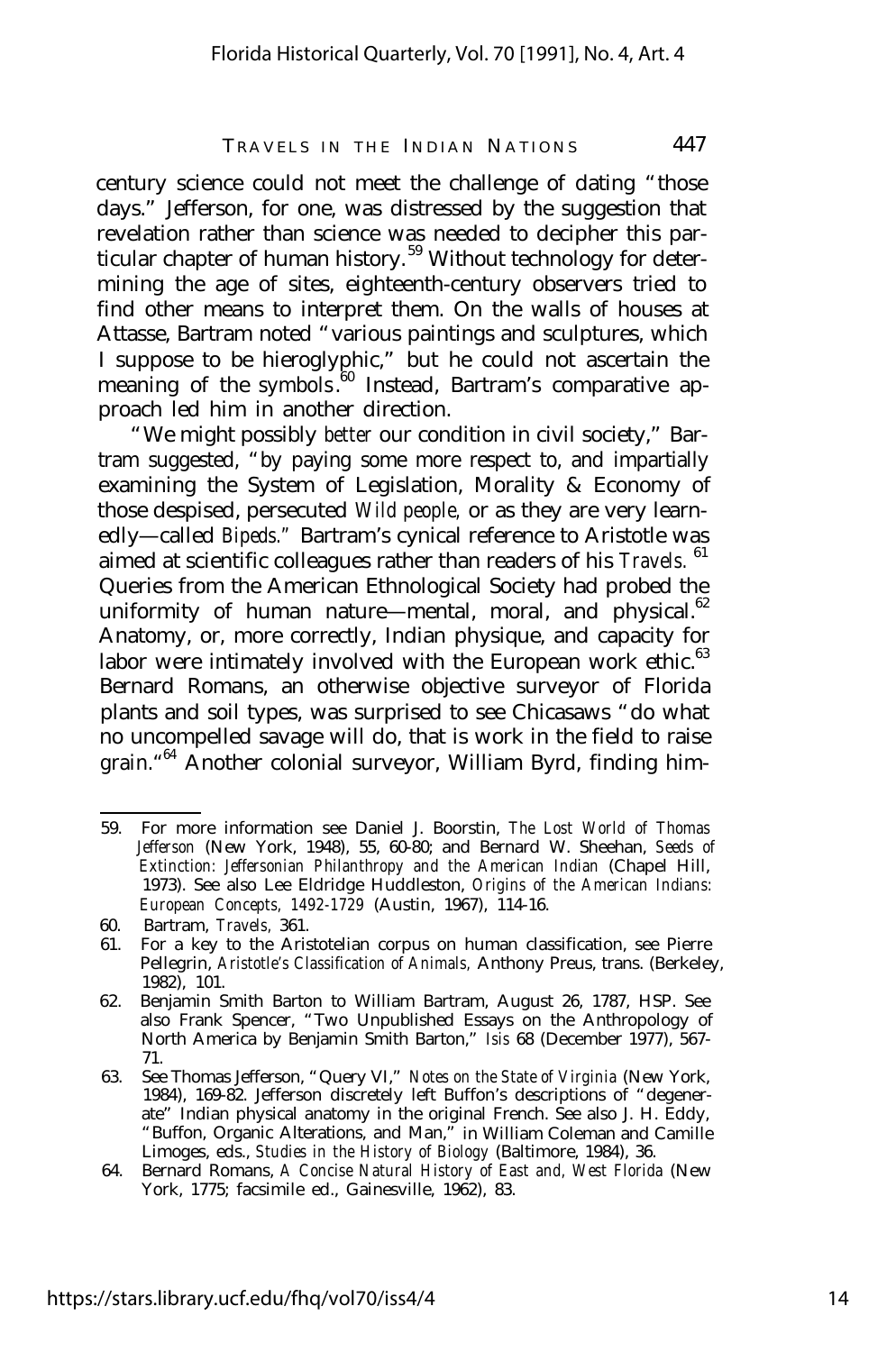self "intirely out of the Christian World," viewed "Cherokee Society" disagreeable.<sup>65</sup>

Even William's father John Bartram described the Indians as bloodthirsty savages. Their reprisals against settlers, he insisted, should never "be forgot by our childrens children. "66 William Bartram's paternal grandfather had been murdered by Indians in North Carolina and his mother held captive for almost a year. $67$  John Bartram's unique opportunity to witness counsels of the Six Nations in 1743 and the Lower Creeks in 1766 never tempered his bitterness. Despite otherwise liberal beliefs, in 1756, his opinion of Indians as a colonial scourge reflected an earlier Puritan view.<sup>68</sup> His ideas did not change with time. A few years before his death he wrote with shaky hand against the "most barbarous savages on earth."<sup>69</sup>

Bartram's *Travels* stands in marked contrast to his father's diatribes. The last sentence of his book ends on the horns of dilemma. "None of them that I have seen discover the least signs of the arts, sciences, or architecture of the Europeans or other inhabitants of the old world; yet evidently betray every sign or mark of the most distant antiquity. "<sup>70</sup> The book reiterates to the point of repetition Indian lifeways as highly organized or, in some cases, more organized than those of their new European neighbors. Their "constitution," he argued, "better maintains human happiness, than the most complicated system of modern politics.<sup>"71</sup> Coming on the heels of the Constitutional Convention, this comment is more than a passing reference. His ninth response to the American Ethnological Society reads in part: "The same spirit that dictated to Montesque *[sic]* the Ideas of Rational Government, seem to superintend and guide the Indians." The reference here, as Bartram's readers knew well, was to Montesquieu's *Spirit of the Laws,* published in 1748, and the dictum of

<sup>65.</sup> W. W. Abbot, "William Byrd on His Mission to the Cherokees in 1758," in Randolph Shipley Klein, ed., *Science and Society in Early America: Essays in Honor of Whitfield J. Bell, Jr.* (Philadelphia, 1988), 102.

<sup>66.</sup> See John Bartram's note in the verso of a letter from Lionel Chalmers, July 12, 1774, HSP.

<sup>67.</sup> Edmond Berkeley and Dorothy Smith Berkeley, *The Life and Travels of John Bartram: From Lake Ontario to the River St. John* (Tallahassee, 1982), 7-8.

<sup>68.</sup> See John Bartram to Peter Collinson, February 21, 1756, John Bartram Correspondence, APS.

<sup>69.</sup> John Bartram to Lionel Chalmers, July 12, 1774, HSP.

<sup>70.</sup> Bartram, *Travels,* 408.

<sup>71.</sup> Ibid., 388.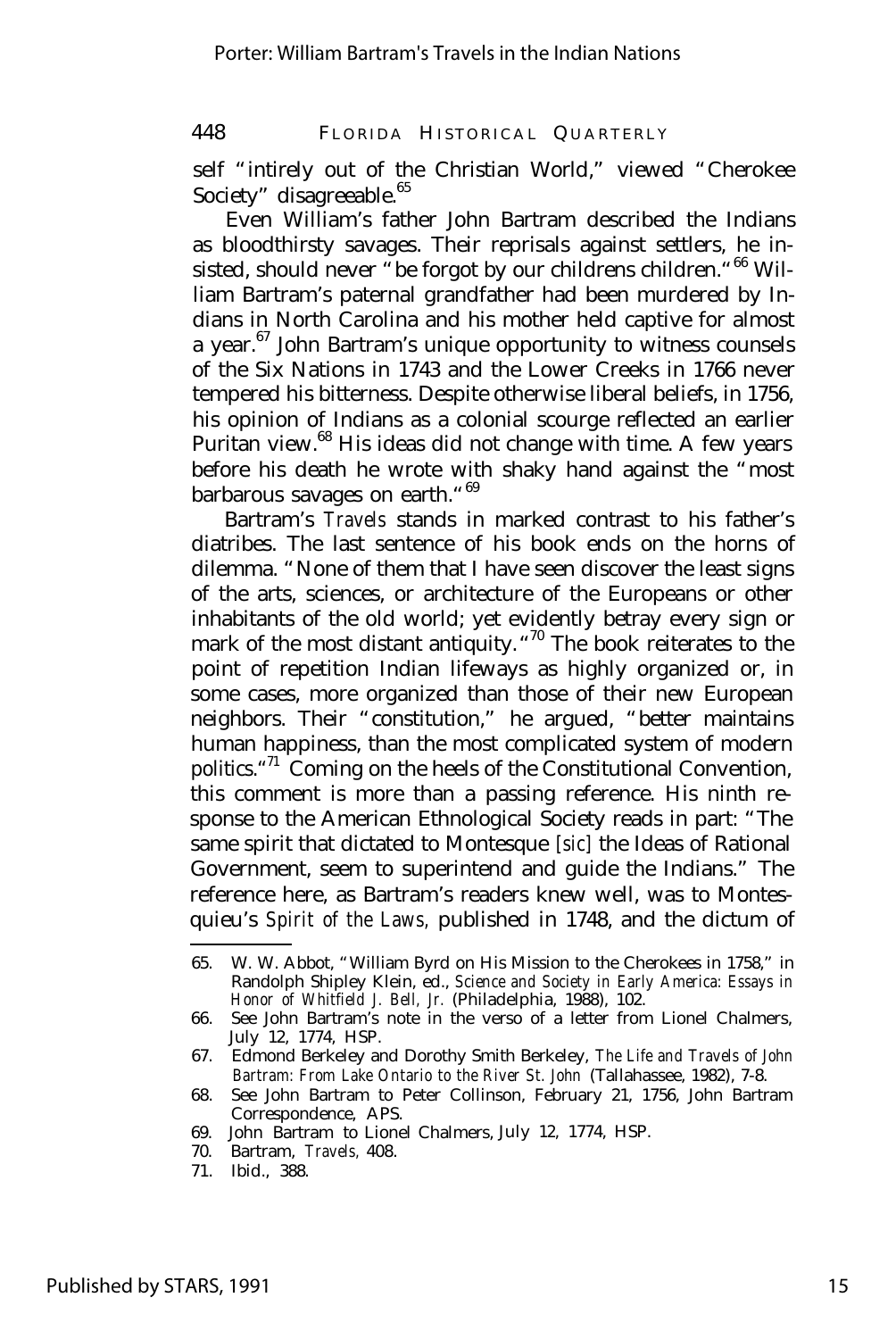the absolute necessity of virtue to republics.<sup>72</sup> It is worth mentioning that, like Montesquieu, Bartram discussed native religions as a social fact rather than as a chapter in the history of Christianity. He scoffed at efforts to bring the Creeks "over to our mode of civil society."

Bartram shared Jefferson's idea that Indians were happier than Europeans because their social order was maintained without "coercive means," but he was less dogmatic than Jefferson about the economy of nature.<sup>73</sup> The real problem for Indian peoples presented in the introduction to the *Travels* was reconciliation with a technologically sophisticated society. Although not as learned in the European sense as the ancient Greeks or Egyptians, the Indian peoples of his experience were morally civilized "without precept or scholastic education." Bartram never doubted that moral actions, rather than educational background, served as the basis for communication— the first step toward reconciliation.

With the exception of the introduction, Bartram's *Travels* avoids the subject of race relations, but a manuscript among his papers at the Historical Society of Pennsylvania states his views. The essay is closely written on the verso of a broadside announcement, but the vocabulary suggests the excitement that followed the English publication of Thomas Paine's *Rights of Man* in 1791. On behalf of the "Universal Family of Mankind," Bartram writes, "God is no respecter of Persons & that the Black White Red & Yellow People are equally dear to him & under his protection & favour & that sooner or later ye must render full retribution." The Indians were not the "barbarous savages" of his father's comments, nor were they noble savages. There was no social redemption to be gained by going back to some Golden Age. In 1789, Bartram rejected "leveling things down to the simplicity" of Indian life; in no way did he advocate living among the Cherokees like Henry Timberlake.<sup>74</sup> By the time the *Travels* was published in 1791, general hostility of the Creeks and Cherokees toward settlers subjected the frontier to disquietude and danger. Bartram knew bloodshed was forthcoming. The Indians were

<sup>72.</sup> Henry F. May, *The Enlightenment in America* (Oxford, 1976), 40, 206, 282.

<sup>73.</sup> For more information see Dumas Malone, *Jefferson and his Time,* 2 vols. (Boston, 1951), II.

<sup>74.</sup> See J. Ralph Randolph, *British Travelers Among The Southern Indians, 1660- 1763* (Norman, OK, 1973), 142-54.